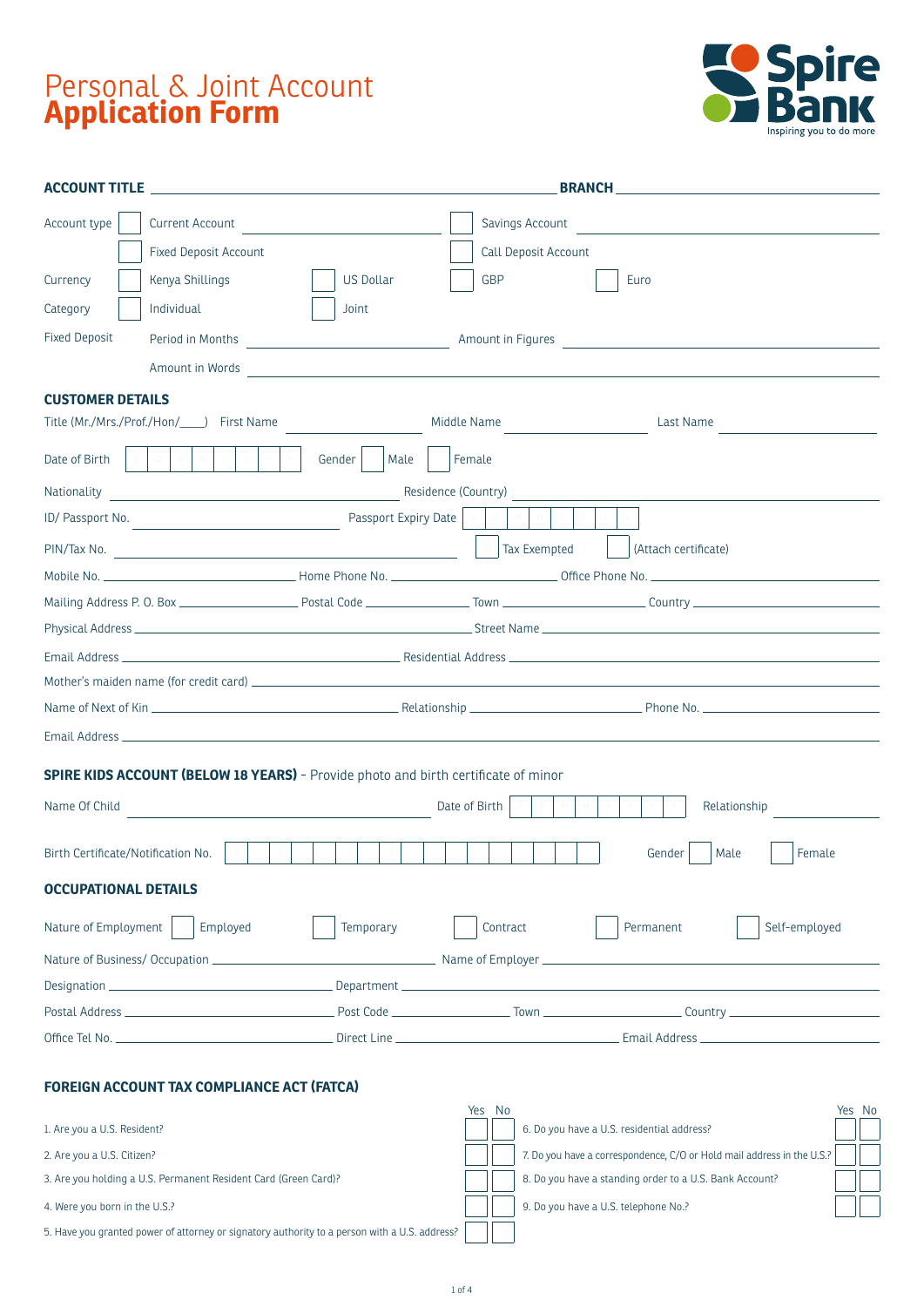#### **EXPECTED MONTHLY INCOME & SOURCE OF FUNDS**

| <b>OTHER BANK ACCOUNT</b>                                                                                                     |                              |                 |                                                                                                                               |  |  |
|-------------------------------------------------------------------------------------------------------------------------------|------------------------------|-----------------|-------------------------------------------------------------------------------------------------------------------------------|--|--|
|                                                                                                                               |                              |                 |                                                                                                                               |  |  |
|                                                                                                                               |                              |                 |                                                                                                                               |  |  |
| OTHER RELATED ACCOUNTS WITH SPIRE BANK                                                                                        |                              |                 |                                                                                                                               |  |  |
|                                                                                                                               |                              |                 |                                                                                                                               |  |  |
| <b>OTHER SERVICES &amp; PRODUCTS</b>                                                                                          |                              |                 |                                                                                                                               |  |  |
| I/We request to be subscribed to the following services /products whose terms of use I/We confirm to have read and understood |                              |                 |                                                                                                                               |  |  |
| Credit Card<br>Card limit Kes                                                                                                 |                              |                 | Direct Debit Authority   Yes     No % Payment Date Preferred                                                                  |  |  |
| Mobile Banking<br>Online Banking                                                                                              |                              |                 | (Deposit Placement<br>Form to be completed)<br>Email Indemnity   $ Yes $   No Cheque Book   $ Yes $   No Term Deposit Account |  |  |
| Debit card                                                                                                                    |                              |                 |                                                                                                                               |  |  |
| Please issue me/us with                                                                                                       | $book(s)$ containing $\vert$ | 50              | 100 cheque leaves per book<br>We do not require a cheque book                                                                 |  |  |
| We will send you monthly Account statements on email (e-statement) to the email address you have given us above.              |                              |                 |                                                                                                                               |  |  |
|                                                                                                                               |                              |                 |                                                                                                                               |  |  |
| <b>SERVICES</b> (Fill approprietly) Debit card<br>Yes                                                                         | No                           |                 |                                                                                                                               |  |  |
| <b>Debit Card Holders only:</b>                                                                                               |                              |                 |                                                                                                                               |  |  |
| a. Standard POS limit Kes. 100,000 Kes.                                                                                       |                              | Preferred Limit |                                                                                                                               |  |  |
| b. Standard ATM Limit Kes. 40,000 Kes.                                                                                        |                              | Preferred Limit |                                                                                                                               |  |  |
| <b>Internet Banking only:</b>                                                                                                 |                              |                 |                                                                                                                               |  |  |
| a. Preferred per transaction limit Kes.                                                                                       |                              |                 |                                                                                                                               |  |  |
| b. Preferred monthly transaction limit Kes.                                                                                   |                              |                 |                                                                                                                               |  |  |
| <b>Mobile Banking only:</b>                                                                                                   |                              |                 |                                                                                                                               |  |  |
| Preferred daily limit Kes.                                                                                                    |                              |                 |                                                                                                                               |  |  |
| I confirm that the information given is correct and true to the best<br>of my knowledge.                                      |                              |                 | Sign here (Within the boundary of this box)                                                                                   |  |  |
|                                                                                                                               |                              |                 |                                                                                                                               |  |  |
| <b>REFEREE</b>                                                                                                                |                              |                 |                                                                                                                               |  |  |
| Name _                                                                                                                        |                              |                 |                                                                                                                               |  |  |
|                                                                                                                               |                              |                 |                                                                                                                               |  |  |
|                                                                                                                               |                              |                 |                                                                                                                               |  |  |
|                                                                                                                               |                              |                 |                                                                                                                               |  |  |

work at /operate their business at

and that to the best of my knowledge the applicant(s) are fit and proper persons to open an account with you.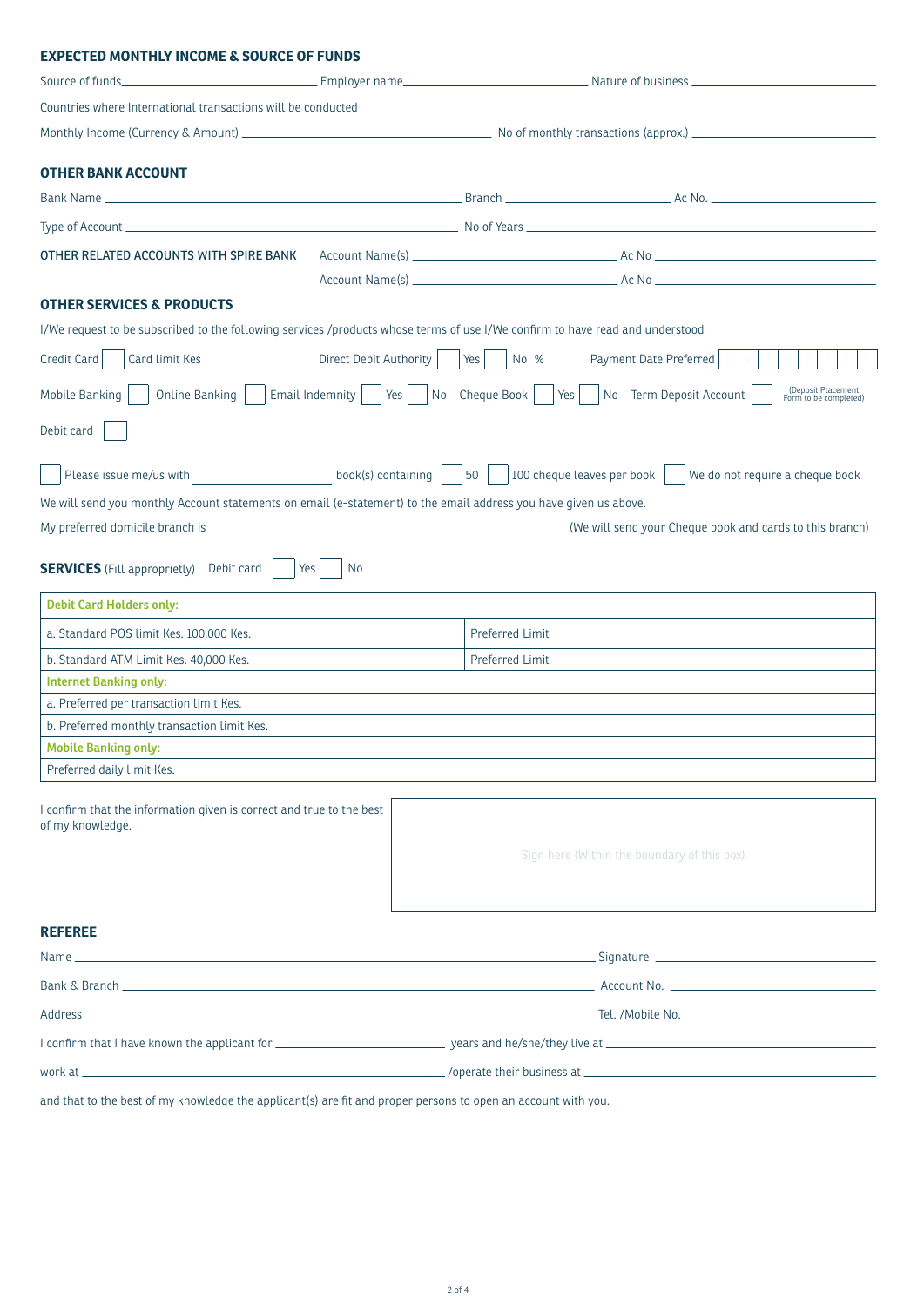**SIGNATURE CARD** (Please provide a recent passport size photo & sign within the boundary of the boxes using blue/black pen)

| Attach coloured passport<br>size photo here<br>Main Applicant | Last the contract of the contract of the contract of the contract of the contract of the contract of the contract of the contract of the contract of the contract of the contract of the contract of the contract of the contr<br>Specimen Signature: | Attach coloured passport<br>size photo here<br>Applicant<br>(Where applicable) | Specimen Signature: |
|---------------------------------------------------------------|-------------------------------------------------------------------------------------------------------------------------------------------------------------------------------------------------------------------------------------------------------|--------------------------------------------------------------------------------|---------------------|
| Attach coloured passport<br>size photo here<br>Main Applicant | Specimen Signature:                                                                                                                                                                                                                                   | Attach coloured passport<br>size photo here<br>Applicant<br>(Where applicable) | Specimen Signature: |
| Operating Instructions:<br>Other <sup>.</sup>                 | Either/Or survivor<br>Sole Signatory                                                                                                                                                                                                                  | Any two jointly                                                                |                     |

#### **DECLARATION**

I/We have read and understood the conditions necessary to open and run an account with Spire Bank Ltd and I/We oblige to comply. I/We agree that this account shall be opened solely at the discretion of Spire Bank and hereby agree to indemnify Spire Bank at my/our cost against any loss or claims arising out of the account being closed by spire Bank upon issuance of a 14 day notice due to unsatisfactory performance. I/we accept that the operations of the account will be subject to the General Terms and Conditions and confirm that all given information on this form is true and correct.

I/we authorize the bank to disclose details relating to my/our account to any third party including the Credit Reference Bureau if the Bank deems that such disclosure is for the protection of the Bank's interest or for any other lawful purpose or as so required by law.

I/We agree to maintain the required prescribed minimum balance at all times and to ensure that adequate funds are maintained in my/our account to cater for any cheque(s) drawn by me/us. In the event of insufficient funds, I/We authorize the Bank to return the cheque(s) drawn by me/us without any reference to me/us.

- I/We have selected the product that best suits me/us
- I/We have understood what is required of me/us and how to operate the account efficiently
- I/We have been briefed on how to keep safe my/our cheque book/ATM card/PIN mailer
- I/We have been taken through all the features, charges and fees pertaining to the product available and we have received a copy of the Tariff Guide

| Customers' Signatures:       |                                                                                                                                                                                                                                                                                                           |                  | $\sim$ 2. $\sim$ 2. $\sim$ 2. $\sim$ 3. $\sim$ 3. $\sim$ 3. $\sim$ 3. $\sim$ 3. $\sim$ 3. $\sim$ 3. $\sim$ 3. $\sim$ 3. $\sim$ 3. $\sim$ 3. $\sim$ 3. $\sim$ 3. $\sim$ 3. $\sim$ 3. $\sim$ 3. $\sim$ 3. $\sim$ 3. $\sim$ 3. $\sim$ 3. $\sim$ 3. $\sim$ 3. $\sim$ 3. $\sim$ 3. $\sim$ |
|------------------------------|-----------------------------------------------------------------------------------------------------------------------------------------------------------------------------------------------------------------------------------------------------------------------------------------------------------|------------------|--------------------------------------------------------------------------------------------------------------------------------------------------------------------------------------------------------------------------------------------------------------------------------------|
|                              | $\frac{3}{2}$ . $\frac{4}{2}$ . $\frac{4}{2}$ . $\frac{4}{2}$ . $\frac{4}{2}$ . $\frac{4}{2}$ . $\frac{4}{2}$ . $\frac{4}{2}$ . $\frac{4}{2}$ . $\frac{4}{2}$ . $\frac{4}{2}$ . $\frac{4}{2}$ . $\frac{4}{2}$ . $\frac{4}{2}$ . $\frac{4}{2}$ . $\frac{4}{2}$ . $\frac{4}{2}$ . $\frac{4}{2}$ . $\frac{4$ |                  |                                                                                                                                                                                                                                                                                      |
|                              |                                                                                                                                                                                                                                                                                                           |                  |                                                                                                                                                                                                                                                                                      |
|                              | I have explained to the customer the Product Features, Tariff and General Terms and Conditions to open and run the account.                                                                                                                                                                               |                  |                                                                                                                                                                                                                                                                                      |
|                              |                                                                                                                                                                                                                                                                                                           |                  |                                                                                                                                                                                                                                                                                      |
| <b>FOR OFFICIAL USE ONLY</b> |                                                                                                                                                                                                                                                                                                           |                  |                                                                                                                                                                                                                                                                                      |
|                              |                                                                                                                                                                                                                                                                                                           |                  |                                                                                                                                                                                                                                                                                      |
|                              |                                                                                                                                                                                                                                                                                                           |                  |                                                                                                                                                                                                                                                                                      |
|                              |                                                                                                                                                                                                                                                                                                           |                  |                                                                                                                                                                                                                                                                                      |
|                              |                                                                                                                                                                                                                                                                                                           |                  |                                                                                                                                                                                                                                                                                      |
| AML Risk Category            | High<br>Medium                                                                                                                                                                                                                                                                                            | Low              | Review date:                                                                                                                                                                                                                                                                         |
|                              | Publicly Exposed Persons (PEP) status entertainment and the control of the control of the control of the control of the control of the control of the control of the control of the control of the control of the control of t                                                                            |                  |                                                                                                                                                                                                                                                                                      |
| Screening: UN List<br>Yes    | <b>US OFAC List</b><br>No                                                                                                                                                                                                                                                                                 | <b>No</b><br>Yes |                                                                                                                                                                                                                                                                                      |
|                              |                                                                                                                                                                                                                                                                                                           |                  |                                                                                                                                                                                                                                                                                      |